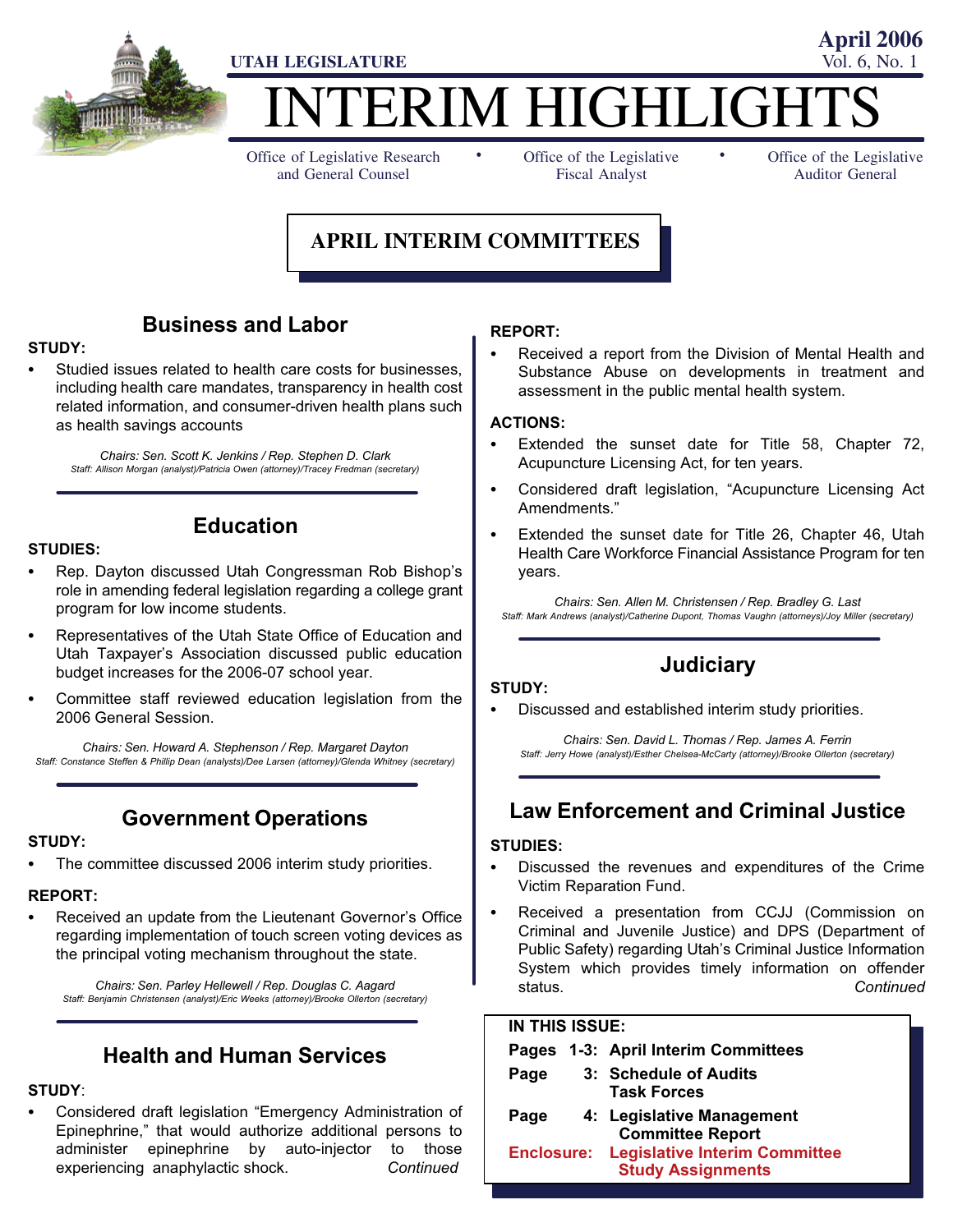### REPORTS:<br>—

- Received a report from CCJJ on VINE (Victim Information and Notification Everyday) which provides timely victim notification regarding offenders' involvement in the judicial process and release dates.
- Received a staff briefing and handout on 2006 Legislative General Session issues affecting law enforcement and criminal justice.

### ACTION: -

 Conducted a sunset review of the Crime Victims' Reparations Board, Section 63−25A−404, and recommended reauthorization for ten years.

Chairs: Sen. D.C. Buttars / Rep. DeMar "Bud" Bowman Staff: Stewart Smith (analyst)/Susan Creager Allred (attorney)/Wendy Bangerter (secretary)

### Natural Resources, Agriculture, and Environment

### STUDIES: -

- Discussed Utah's role in approving any diversions from groundwater basins located within both Nevada and Utah that are part of water development projects in southern Nevada.
- Discussed potential study items for the 2006 interim.
- Discussed potential legislation requiring boating safety education.

### REPORT: -

 Received a report from the federal Natural Resources Conservation Service on current snow pack in Utah.

### ACTION: -

 Approved a letter from the committee chairs to the Bureau of Land Management opposing the proposal by Private Fuel Storage to use public land as a transfer site for spent nuclear fuel casks.

> Chairs: Sen. Thomas V. Hatch / Rep. Roger E. Barrus Staff: Brian Allred (analyst)/Emily R. Brown (attorney)/Joy Miller (secretary)

### Political Subdivisions

### STUDIES: -

- Reviewed legislation from the 2006 General Session related to political subdivisions.
- Discussed potential interim study topics.
- Received an overview of the committee's subject areas.

### ACTION: -

 Recommended reestablishing the Special Districts Subcommittee to continue rewriting Title 17A, Special Districts.

Chairs: Sen. Carlene M. Walker / Rep. Brad L. Dee Staff: Joseph Wade (analyst)/Robert Rees (attorney)/Wendy Bangerter (secretary)

### Public Utilities and Technology

#### REPORTS:

- Received a report from the Division of Facilities Construction and Management regarding its new energy management system.
- Received a report on the growing use of renewable energy resources in the production of electricity and Utah's renewable energy tax credit which expires in 2006.
- $\bullet$  Received a report from PacifiCorp regarding its programs to promote effective energy use.

Chairs: Sen. Gregory S. Bell / Rep. Sheryl L. Allen Staff: Richard North (analyst)/Christopher Parker (attorney)/Phalin Flowers (secretary)

### Revenue and Taxation

#### REPORTS:

- Reviewed recent trends in state government tax revenue; combined General Fund and Uniform School Fund collections are \$128 million above the most recent forecast.
- Reviewed selected Utah economic indicators, including housing, gross taxable sales, and oil and gas exploration and production.

### STUDIES: -

- Received a report on the nationwide implementation of the Streamlined Sales and Use Tax Agreement.
- Reviewed options for establishing a statewide uniform sales and use tax rate.
- Discussed proposed changes to the state individual income tax, including 2nd Sub. SB 242, "Tax Revisions," as amended during the 2006 General Session.
- Reviewed existing individual income tax credits, and additions to and subtractions from federal taxable income.

Chairs: Sen. Curtis S. Bramble / Rep. Wayne A. Harper Staff: Bryant Howe & Phillip Dean (analysts)/Rebecca Rockwell & Angela D. Oakes (attorneys) Phalin Flowers (secretary)

### **Transportation**

### STUDIES: -

- Studied current efforts to preserve transportation corridors.
- Discussed the proposed prioritization process regarding new transportation capacity projects and the impact of this process on various areas of the state.

### REPORTS: -

- Received a report from the Utah Transit Authority on public transit status and projects along the Wasatch Front.
- Received an update from the Utah Department of Transportation regarding efforts to establish a HOT (high occupancy toll) lane in Utah. Continued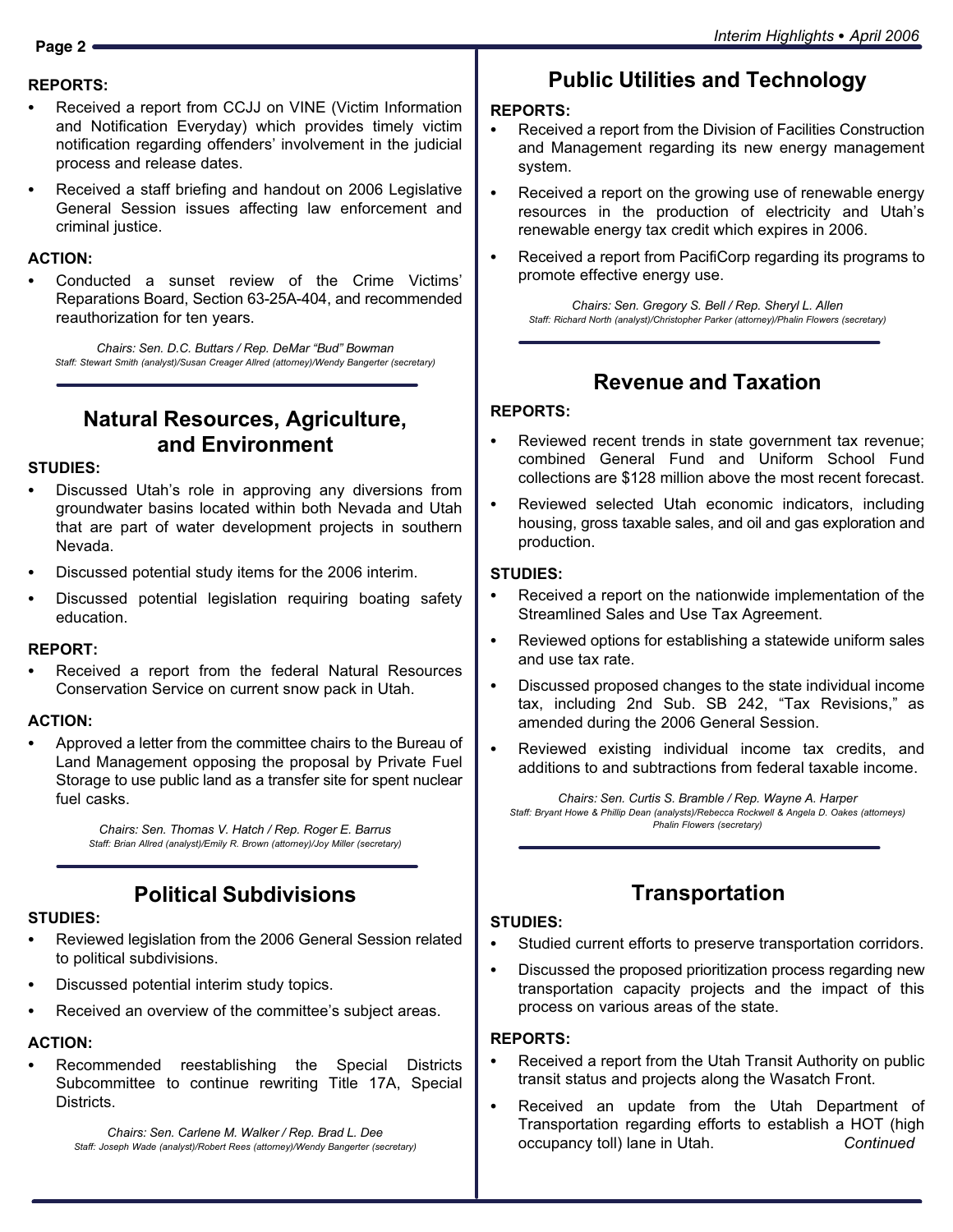### ACTIONS: -

 Voted to: (1) commend the Transportation Commission and the Utah Department of Transportation for their diligence in promoting HOT lanes; and (2) encourage the Commission and Department to continue their efforts regarding HOT lanes.

Chairs: Sen. Sheldon L. Killpack / Rep. Joseph G. Murray Staff: Mark Steinagel (analyst)/Shannon Halverson & Christopher Parker (attorneys) Tracey Fredman (secretary)

### Workforce Services & Community and Economic Development

### REPORTS:<br>—

 Received a staff report on committee−related legislation passed in the 2006 General Session. Continued

 Received interim study recommendations from the Department of Community and Culture, the Department of Workforce Services, the Governor's Office of Economic Development, committee members and other members of the Legislature, and the public.

### ACTION: -

 Extended the sunset date of the Displaced Homemaker program under Section 35A−3−114 to July 1, 2012.

Chairs: Sen. Karen Hale / Rep. David N. Cox Staff: Art Hunsaker (analyst)/Jim Wilson (attorney)/Glenda Whitney (secretary)

#### **2006 TASK FORCES AND COMMISSIONS**

### **2006 SCHEDULE OF APPROVED AUDITS**

Provided by Office of the Legislative Auditor General

#### **Commission Enacted − 2006 General Session**

Utah International Trade Commission

#### **Ongoing Task Forces**

Rules Committee Recodification

Privately Owned Health Care Organization Task Force

State Water Development Commission

Water Issues Task Force

#### **Task Forces Discontinued or Repealed 2006 General Session**

Government Records Access and Management Task Force

Highway Jurisdictional Transfer Task Force

Tax Reform Task Force

Tourism Task Force

| <b>Audits in Process</b>                 | <b>Estimated</b><br><b>Release</b><br>Date |  |
|------------------------------------------|--------------------------------------------|--|
| <b>Local Government Impact Fees</b>      | May 2006                                   |  |
| <b>Archaeological Surveys</b>            | May 2006                                   |  |
| Utah Occupational Safety & Health        | June 2006                                  |  |
| P-Card Use by State Employees            | June 2006                                  |  |
| Dept. of Corrections Personnel Issues    | June 2006                                  |  |
| <b>Corrections Retirement</b>            | <b>July 2006</b>                           |  |
| <b>Public Education Vending Machines</b> | <b>July 2006</b>                           |  |
| Utah Species Recovery Program            | <b>July 2006</b>                           |  |
| Small Business Development Fund          | <b>July 2006</b>                           |  |
| UTA                                      | August 2006                                |  |
| <b>Charter Schools</b>                   | August 2006                                |  |
| <b>Scheduled Audit</b>                   | <b>Start Date</b>                          |  |
| <b>Economic Development Operations</b>   | Sept. 2006                                 |  |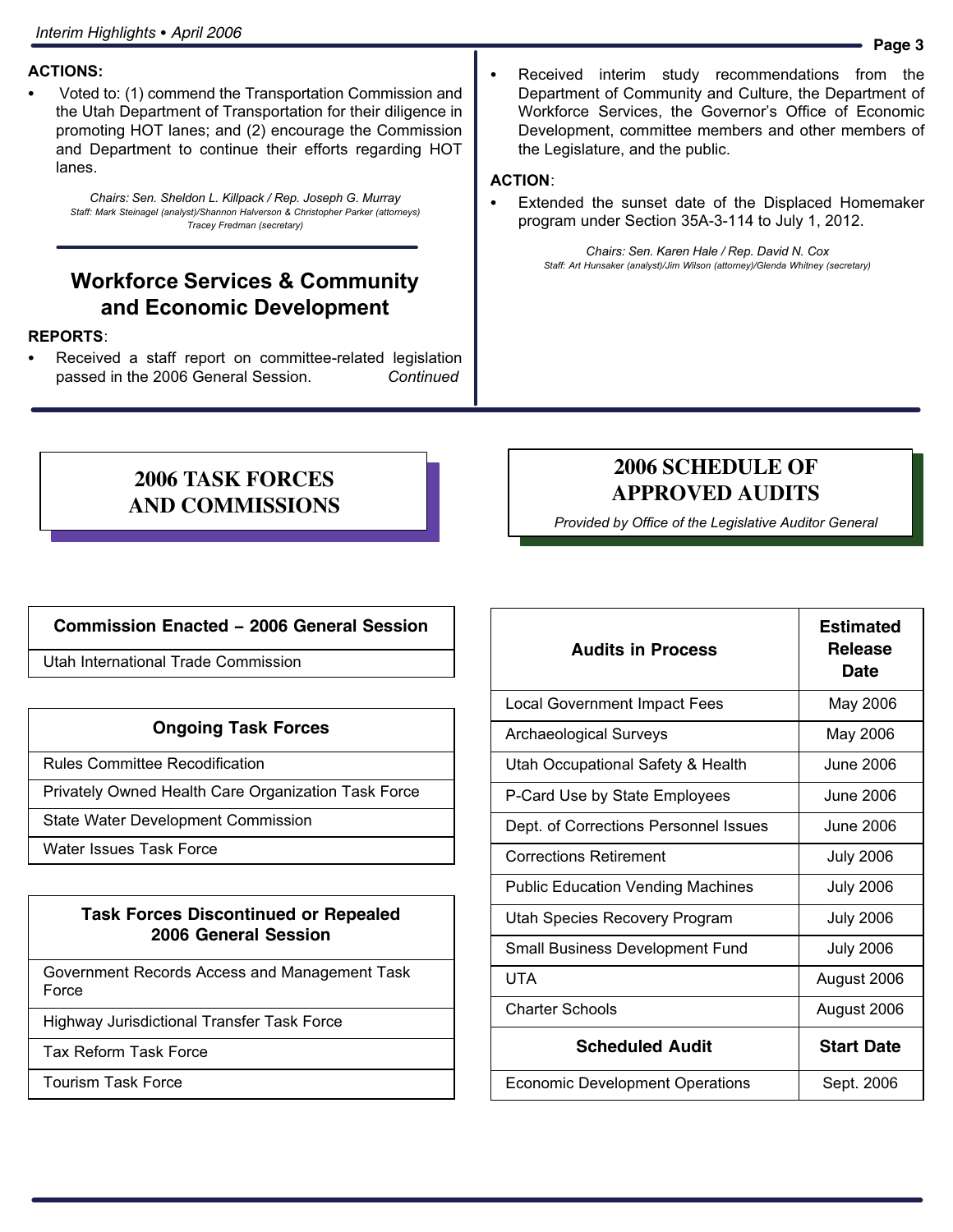#### **LEGISLATIVE MANAGEMENT COMMITTEE**

### REPORT:

 Received a report on possible legislative site visits to Salt Lake County and the Uintah Basin.

### ACTIONS: -

- Approved a legislative site visit to the Uintah Basin for August 7 and 8, 2006 and recommended to next year´s LMC that Salt Lake County and Davis County be the locations of the 2007 legislative site visit.
- Approved full interim committee meetings for September 20 in lieu of the previously scheduled legislative site visit.
- Approved the request of the Political Subdivisions Interim Committee to create a Special Districts Subcommittee to continue to rewrite Title 17A, Special Districts, and to hold five meetings with per diem pay.
- Assigned study items to the interim committees. (See enclosure: Legislative Interim Committee Study Assignments.)

#### **2006 STATE AND LOCAL LEGISLATION PRESENTATION AVAILABLE**

OLRGC staff attorney Bob Rees recently presented a review of 2006 legislation affecting state and local government to a professional organization.

Both the slide show and the handouts from this presentation are available on the web for your reference and use. On the Legislature's home page, <u>http://le.utah.gov</u>, click on "Bills Affecting State and Local Government" under the heading "2006 General Session Information," or go to:

2006 Bills Affecting State & Local Government − Presentation http://www.le.utah.gov/Documents/Presentations/2006StateLo cal/index.html

2006 Bills Affecting State & Local Government − Handouts http://www.le.utah.gov/Documents/Presentations/2006StateLo cal/2006statelocalbills.pdf



Office of Legislative Research and General Counsel **Office of Legislative Research and General Counsel**Office of Legislative Research and General Counsel<br>House Building, Suite W210 S Salt Lake City, UT S 84114 (801) 538−1032 (801) 538−1032

#### Office of the Legislative Fiscal Analyst **Office of the Legislative Fiscal Analyst**Ottice ot the Legislative Fiscal Analyst<br>House Building, Suite W310 S Salt Lake City, UT S 84114 (801) 538−1034 (801) 538−1034

Office of the Legislative Auditor General **Office of the Legislative Auditor General**Ottice ot the Legislative Auditor General<br>House Building, Suite W315 S Salt Lake City, UT S 84114 (801) 538−1033 (801) 538−1033

For more information about legislative activities, contact one of For more information about legislative activities, contact one of the legislative offices or access our website at: www.le.utah.gov

Editors: Susan Creager−Allred & Stewart Smith *Editors: Susan Creager Allred & Stewart Smith*

### Next Interim Day − May 17th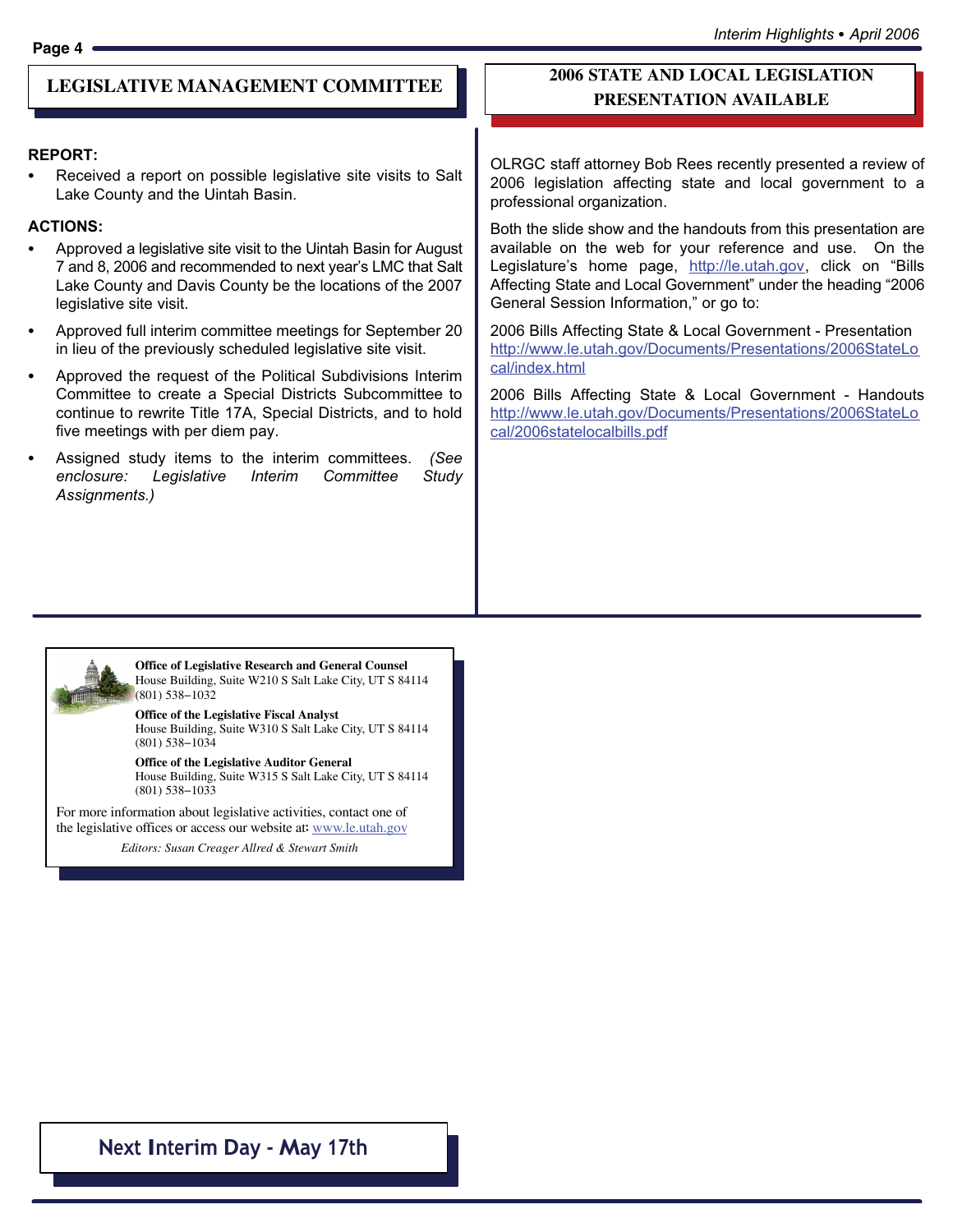

## **Legislative Management Committee 2006 Interim Committee Study Assignments**

**April 19, 2006**

**UTAH LEGISLATURE**

### BUSINESS AND LABOR

- Health care costs for business study health care mandates, monitor other studies, study health plans including health savings accounts, and study transparency in health care cost information, small business healthcare insurance coverage.
- Emergency preparedness for business examine the possible impacts of a disaster such as an earthquake, study government and industry emergency preparedness and planning, and consider whether legislation could facilitate emergency preparedness for business.
- Licensing − study the policies underlying licensing in the state and examine particular industries.
- Construction industry − study the construction industry, including that industry´s contracting and bidding processes.

### EDUCATION

- Classroom technology − study issues relating to the use of classroom technology.
- Concurrent enrollment − study funding for concurrent enrollment.
- Earthquake safety of Utah´s schools − study risks to Utah´s school children associated with the earthquake safety of Utah´s schools.
- Fee waivers − study mitigating the impact of fee waivers on school districts and the effect of fee waivers on regular school day activities and after school activities.
- High school diplomas study assessment and credit standards for earning a high school diploma.
- Home school students study issues relating to home school students' participation in extracurricular activities.
- Inspection of school construction − study issues related to the inspection of school construction.
- School busing criteria study whether to require that, in order to be eligible for state−supported school transportation, a student must attend the public school within the student's school district that is nearest to the student´s place of residence, offers the student´s grade, and is not a charter school. Continued
- Teacher bonuses − study bonuses for teachers in Title I schools, specifically K−3 teachers, and bonuses for progress in reading achievement.
- Teacher supply − study the need for teachers and whether teachers should be able to retire from one school and immediately be eligible to teach in another school within the same district.
- Teaching phonics − study the need for teachers who can teach phonics.

#### GOVERNMENT OPERATIONS

Bidding practices for state procurement

Compensation and benefits of state employees

Election law

- Restricting Social Security number access at public offices
- Signature verification procedures for initiatives and referendums

Penalty for using public funds to promote political issues

- Capitol Preservation Board
- Impact of sales tax changes on local bonding
- State emergency preparedness and disaster relief funding

### HEALTH AND HUMAN SERVICES

Licensing of health and fire inspectors

School nurse shortage

Ambulance services

Impact and reduction of substance abuse

- Overdose prevention education
- Long−term care for inmates
- Training standards for firefighters and emergency medical technicians
- Health care cost containment and insurance access in other states **Continued**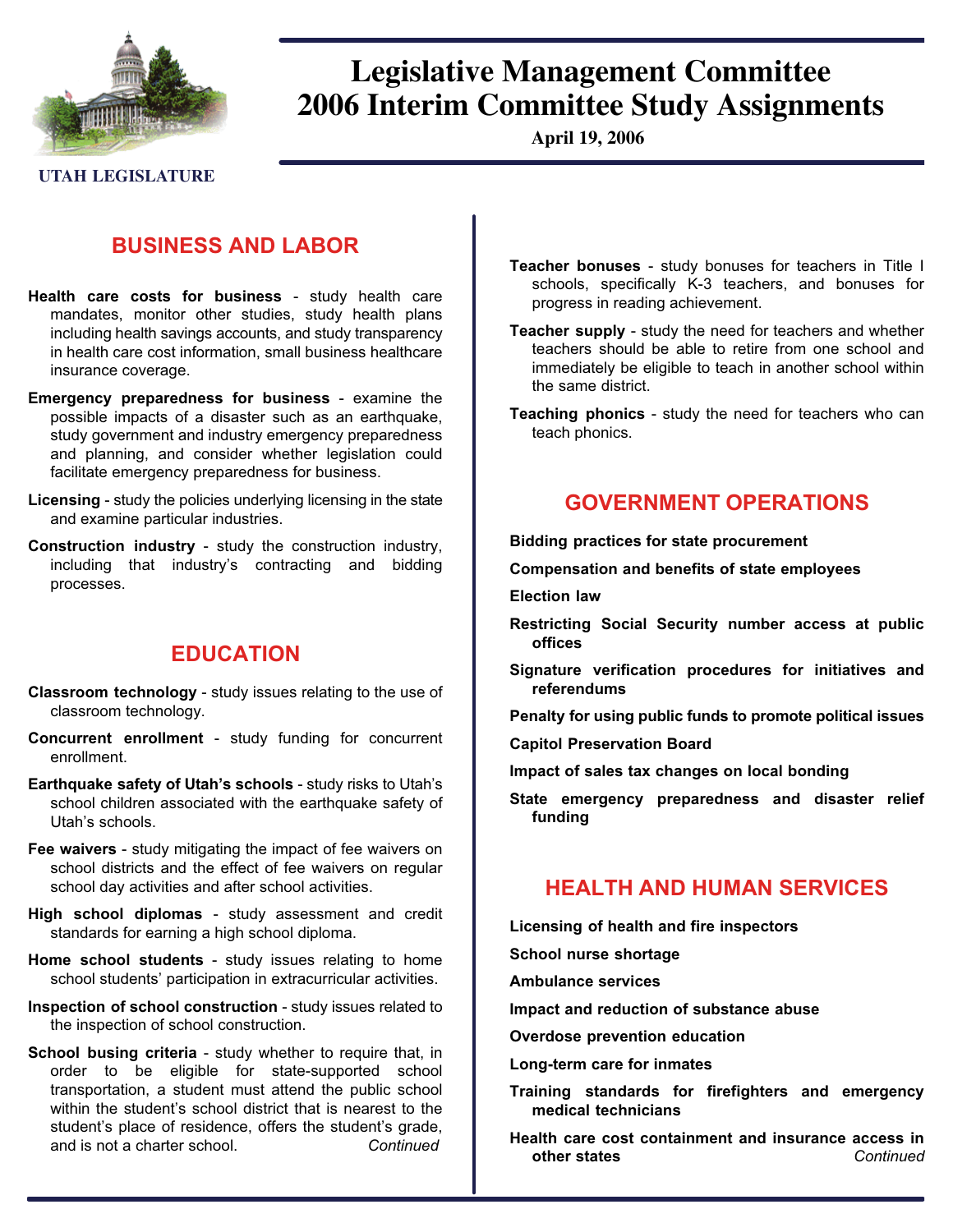Page 2

Consumer−driven health care initiatives

- Division of Services for People with a Disability waiting list
- Implementation of recent child welfare legislation and review of potential child welfare legislation

Other reviews required by statute: sunset reviews, five−year health insurance provision reviews, and statutory reports

#### JUDICIARY

- Rules of Evidence − to study the applicability of the Utah Supreme Court´s recent decision in Burns v. Boyden.
- Title 78 − to recodify
- HB 413, Comparative Negligence Amendments to study the issues of comparative liability and intentional torts.
- HB 257, Material Harmful to Minors Amendments to study violent video games.
- SB 195, Child Support Guidelines to study child support guidelines.
- Protective orders to study mutual protective orders and whether protective orders should be applied to dating violence.
- Wrongful death of heir to study the designation of a wrongful death heir in will or trust documents.
- Penalty enhancements effectiveness to study the effectiveness of penalty enhancements in relation to drug free zones and making certain misdemeanors felonies.
- Plea in abeyance to study the plea in abeyance statute, its purpose, administration, and costs to determine whether, and if so, how, traffic schools should be conducted.
- Tort reform in medical practices to study tort reform related to both obstetrics and gynecology and the removal of caps on non−economic damages in egregious medical malpractice cases.
- Victim´s right to subpoena notification − to study allowing the victim of a crime to be notified before private records are released, so a legal challenge can be made when necessary.

### LAW ENFORCEMENT AND CRIMINAL JUSTICE

Oversight issues − to study procedures and issues relating to operations within the departments of Corrections and Public Safety, the Board of Pardons and Parole, and the Commission on Criminal and Juvenile Justice and including jail funding, contracting, and private providers. **Continued** 

- Controlled substances − to study issues relating to substance abuse penalties, causes, services, and prevention.
- Human trafficking to study issues relating to human trafficking.
- Mortgage fraud − to study mortgage fraud, including identify theft, kickbacks from mortgage lenders to sellers, and other buyer/lender fraud associated with mortgages.
- Penalty enhancements to study and review all crimes that have enhanced penalties to determine if the penalties and enhancements are appropriate and what their effects are on prison populations and other corrections costs.

### NATURAL RESOURCES, AGRICULTURE, AND ENVIRONMENT

Impact of exploration on grazing permittees Impact of mercury on Great Salt Lake Watershed Petroleum storage tank fund Recycling program incentives and rural recycling Waste from electronic products Briefing on high level nuclear waste disposal Whirling disease Energy advisor report Water Issues Task Force Funds expended for species protection

### POLITICAL SUBDIVISIONS

Antitrust exemption Incorporation Municipal disconnect Special district primaries Interlocal utilities Home inspection Time share registrations City school districts Inspection of school district construction Authorization of opinion questions to voters Eminent domain Local government land use referendums Penalty for using public funds to promote political issues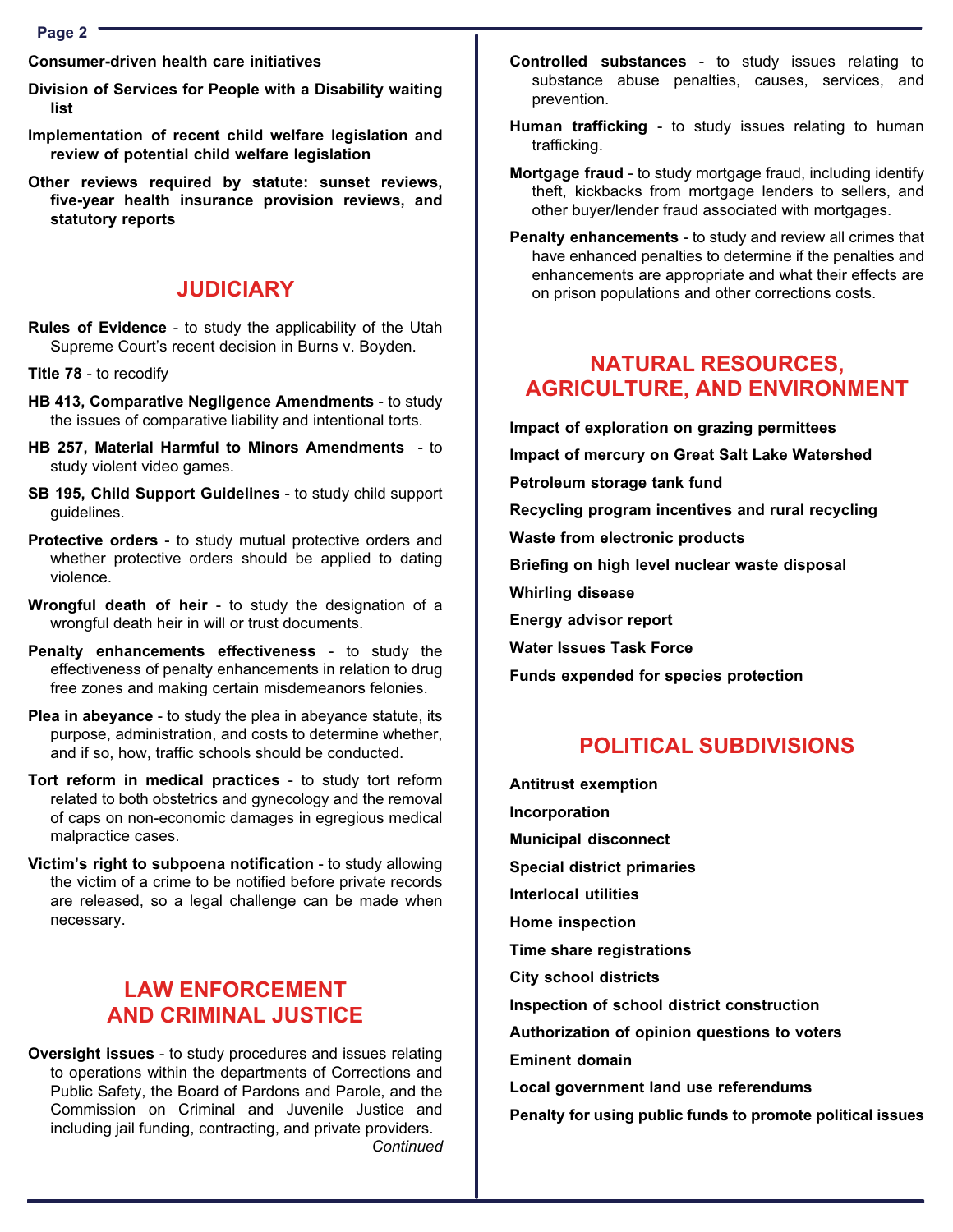### PUBLIC UTILITIES AND TECHNOLOGY

Broadband - residential services.

Energy − development, transmission, and emergencies.

Permitting - federal and state processes.

Renewable energy tax credits.

Utility issues - rights of way, interlocal, and customers.

### RETIREMENT AND INDEPENDENT ENTITIES

Defined Benefit versus Defined Contribution − retirement plans for state employees.

Potential Increase in Cost of Living Allowance cap − for State Public Safety retirees to 4 percent.

Public Employees' Contributory Retirement System -1.25 percent service factor for years of service prior to 1975.

### REVENUE AND TAXATION

Amendments to the state individual income tax

Establishment of a statewide uniform sales and use tax rate

Review of the implementation HB 109, Sales and Use Tax − Food and Food Ingredients, including a review of definitions that apply to sales and use transactions involving food and food ingredients and other issues.

Review of the uniform fees on property such as boats required to be registered with the state and whether that property and accompanying uniform fee structures should be classified differently. Please note: LMC also requested that this committee study this item in their May meeting.

Review of the implementation of HB 386, Personal Property Tax Amendments.

### **TRANSPORTATION**

Transportation funding − overview of how recent legislative actions have impacted projected transportation needs.

Project prioritization - impact of the project prioritization process on rural areas.

Public transit funding - current revenue collections and distributions.

Environmental litigation bond

**Continued** 

Access to driver licenses for foster youth

### WORKFORCE SERVICES AND ECONOMIC DEVELOPMENT

Covered at work − to study the Primary Care Network and the Covered at Work benefits and shortcomings.

Horizon Card fraud - to study Horizon Card fraud and abuse

- Limiting unemployment insurance tax rate increases − to study options to limit the amount of an employer´s unemployment insurance tax rate increase and estimating the potential impact on the Unemployment Insurance Fund.
- Unemployment contributions by certain corporations − to study whether principals of small S corporations, which are not eligible for unemployment benefits, should be required to contribute to the state Unemployment Insurance Fund.
- Increased costs of Workforce Services´ General Assistance Program

Economic impact of Utah´s child care industry

Digitization of community and culture collections

- Commission on Volunteers − volunteer liability and risks assumed by municipalities when using volunteers.
- Industrial Assistance Fund and the Economic Development Tax Incentive Fund
- Increasing opportunities for Utah companies − to competitively bid and receive government contracts.

### **AUGUST SITE VISIT UINTAH BASIN AUGUST 7 AND 8, 2006**



**Office of Legislative Research and General Counsel** House Building, Suite W210 S Salt Lake City, UT S 84114 (801) 538−1032

**Office of the Legislative Fiscal Analyst** House Building, Suite W310 S Salt Lake City, UT S 84114 (801) 538−1034

**Office of the Legislative Auditor General** House Building, Suite W315 S Salt Lake City, UT S 84114 (801) 538−1033

For more information about legislative activities, contact one of the legislative offices or access our website at: www.le.utah.gov

*Editors: Susan Creager Allred & Stewart Smith*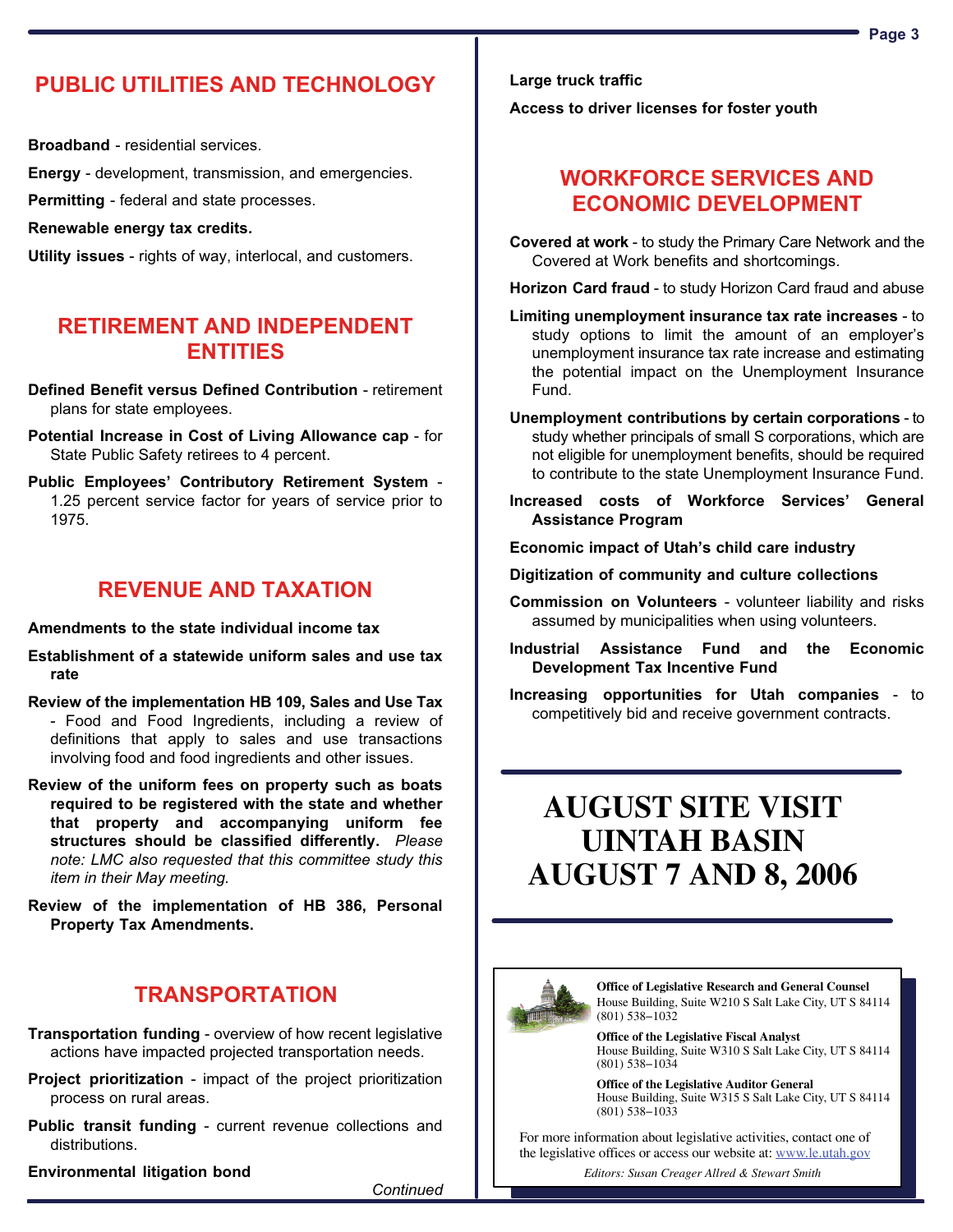### **U TAH S TATE L EGISLATURE A PRIL 2006**



# FISCAL HIGHLIGHTS

VOLUME 2, ISSUE 1

#### *Inside This Issue:*

| <b>Executive Appropriations Summary</b>     | $\mathbf{1}$   |
|---------------------------------------------|----------------|
| <b>Federal Public Health Appropriations</b> | 3              |
| Utah Pandemic Flu Summit                    | 3              |
| Tobacco Revenue Update                      | 3              |
| Parks Public/Private Partnerships           | 3              |
| <b>Higher Education Tuition Increases</b>   | 3              |
| <b>History of WPU Increases</b>             | $\overline{4}$ |
| Interim Studies-Commerce & Revenue          | 4              |
| <b>USTAR Update</b>                         | $\overline{4}$ |
| <b>Traffic Safety Campaign</b>              | 5              |
| Miller Public Safety Building Update        | 5              |
| <b>New Federal Funds</b>                    | 5              |
| Capital Improvements Funding                | 6              |
| Capitol Restoration Update                  | 6              |

#### **Office of the Legislative Fiscal Analyst**

| John E. Massey              | Director                                                        |  |  |
|-----------------------------|-----------------------------------------------------------------|--|--|
| R. Michael Kjar             | Deputy Director &<br><b>Public Education</b>                    |  |  |
| Mark C. Bleazard            | Asst. Deputy Director &<br>Transportation                       |  |  |
| <b>Steven Allred</b>        | <b>Capital Facilities</b>                                       |  |  |
| Jonathan Ball               | Database Administra-<br>tor/Information Tech-<br>nology Manager |  |  |
| Derek Byrne                 | Corrections                                                     |  |  |
| <b>Ivan Djambov</b>         | <b>Natural Resources</b>                                        |  |  |
| <b>Stanley R. Eckersley</b> | Commerce & Revenue                                              |  |  |
| William J. Greer            | Health                                                          |  |  |
| Debbie Headden              | <b>Human Services</b>                                           |  |  |
| Benjamin Leishman           | <b>Public Education</b>                                         |  |  |
| Spencer C. Pratt            | <b>Higher Education</b>                                         |  |  |
| <b>Gary Ricks</b>           | <b>Executive Offices &amp;</b><br><b>Public Safety</b>          |  |  |
| Juliette Tennert            | Staff Economist &<br><b>Economic Development</b>                |  |  |
| <b>Todd Wardrop</b>         | <b>Capitol Construction</b>                                     |  |  |
| Andrea Wilko                | Chief Economist &<br><b>Economic Development</b>                |  |  |
| Kirk Broadhead              | <b>LAN Administrator</b>                                        |  |  |
| Debbie Benson               | Administrative Staff                                            |  |  |
| Greta Rodebush              | <b>Administrative Staff</b>                                     |  |  |
| <b>Sally Thompson</b>       | Administrative Staff                                            |  |  |

Other reports and staff e-mail addresses are available on the LFA website: www.le.utah.gov/lfa

#### **EXECUTIVE APPROPRIATIONS COMMITTEE APRIL 18,2006 CO-CHAIRS**

**SENATOR LYLE HILLYARD & REPRESENTATIVE RON BIGELOW**

#### **Report:** Federal Funds

#### **Summary:**

 Sophia DiCaro, Governor's Office of Planning and Budget, presented the list of federal fund grant applications since the last EAC meeting. The listing shows two new applications and 12 reapplications requiring action by the EAC, 26 applications that have been approved by the Governor, and the tracking of over 300 outstanding federal fund grants.

**Committee Action:** The committee approved all 14 applications on the list of applications requiring legislative action.

**Staff Contact:** Juliette Tennert

**Report:** Charter School Study - Proposed Work-plan

#### **Summary:**

 S.B. 5 "Amendments to the Minimum School Program Budget" (2006 General Session) directs the Executive Appropriations Committee to direct and approve a study of the state's charter schools. Legislative staff from all three offices will conduct the study. The study request identifies four major components to examine in regards to charter schools: administration, finances, facilities, and growth.

 Staff presented a preliminary work outline for the study which divides the study into three sections. A Request for Proposal (RFP) requires contracting with outside researchers to address the growth components of the study. The Legislative Auditor General will conduct an audit of charter schools and provide information on the major financial and facility questions of the study. Finally, the Utah State Office of Education will conduct an administrative review of charter school governance.

**Committee Action:** The committee did not take any formal action on this item. Committee members questioned the completion deadline and recommended that the study be completed sooner than the October deadline.

**Staff Contacts:** Ben Leishman, Mike Kjar & Derek Byrne

**Report:** Intent Language Standardization & Draft Legislation

#### **Summary:**

Jonathan Ball briefed committee members about ongoing efforts to streamline and standardize intent language in the appropriations acts. In response to direction given in the committee's June and November 2005 meetings, Mr. Ball summarized subcommittee action on intent language recommended for statute; shared information on nonlapsing balances as given to subcommittees during the 2006 General Session; and suggested standard templates for nonlapsing intent language to be included in appropriations acts.

**Staff Contact:** Jonathan Ball

#### **UPCOMING MEETINGS**

♦ **Medicaid Interim Committee** May 10, 2006 - 9:00 a.m. W020 State Capitol Complex

 Please Confirm Meeting Date & Time with Committee Staff

**Staff Contacts**: Bill Greer, Debbie Headden, Stan Eckersley , Derek Byrne, & T0m Vaughn (LRGC)

**OFFICE OF THE LEGISLATIVE FISCAL ANALYST W 310 STATE CAPITOL COMPLEX • SALT LAKE CITY, UTAH • 84114-5310 PHONE: (801) 538-1034 • FAX: (801) 538-1692 BEN LEISHMAN AND JULIETTE TENNERT, EDITORS**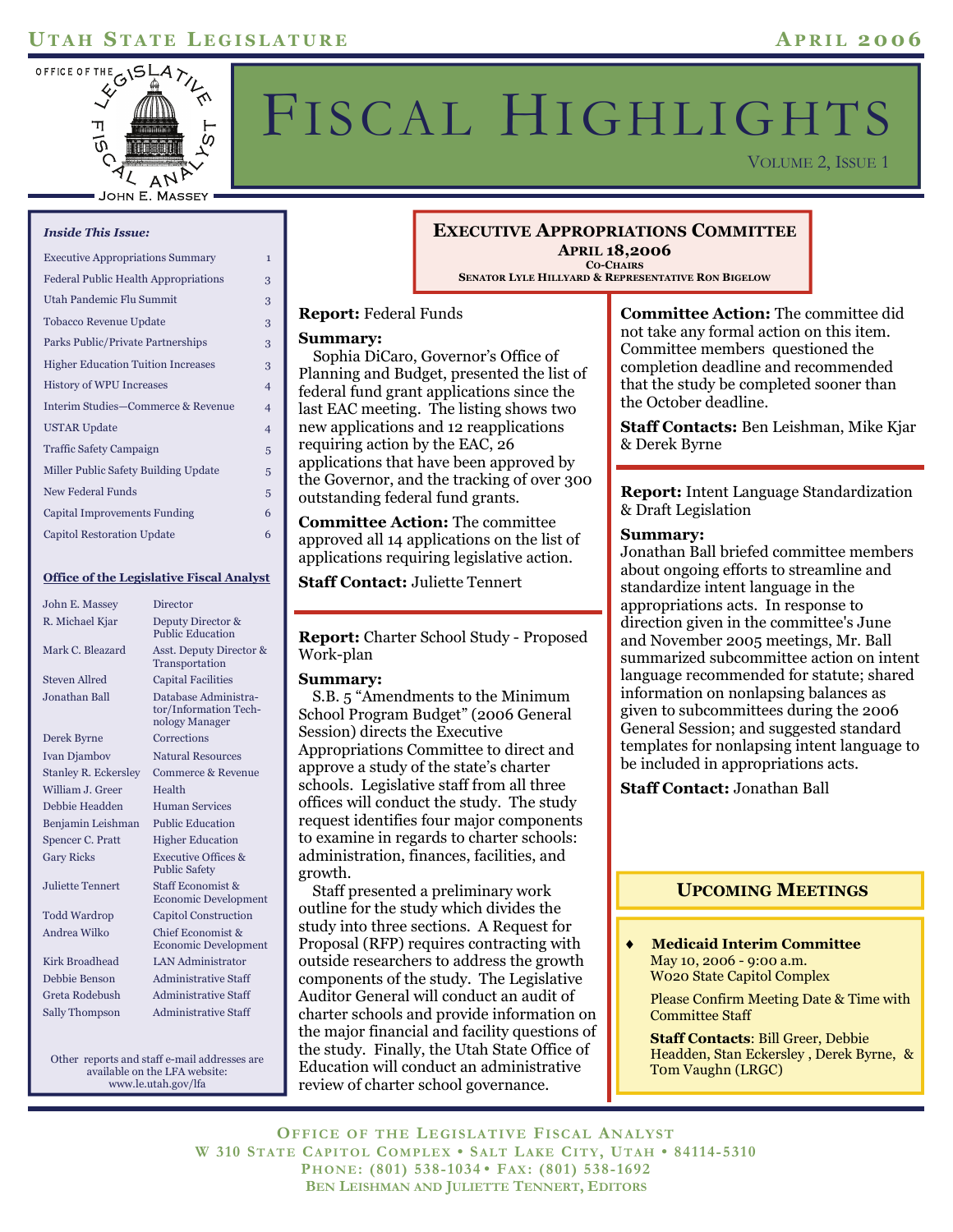#### **EXECUTIVE APPROPRIATIONS COMMITTEE CONTINUED FROM PREVIOUS PAGE**

**Report:** Drug Offender's Reform Act (DORA) - Program Update

#### **Summary:**

 Mary Lou Emerson, Director of the Utah Substance Abuse and Anti-violence Coordinating Council, updated the committee on the progress of the three-year DORA pilot program. In the first nine months of the pilot, 79 offenders have been ordered into the DORA program. The level of treatment includes: general outpatient; intensive outpatient; day treatment; and residential.

**Staff Contact:** Debbie Headden

**Report:** Medicaid Interim Committee - Overview of Committee Work-plan

#### **Summary:**

 The Legislative Management Committee established a Medicaid Interim Committee to "study the state's Medicaid related programs and make recommendations to the Legislature about modifications to the programs." Representative Bigelow emphasized the need to address the FY 2007 one-time funding for the Department of Health, which relates to federal cutbacks. Staff prepared a draft survey instrument to begin gathering data.

 The Medicaid Interim Committee received authorization to meet six times during the 2006 interim period. The first meeting is tentatively scheduled for May 10, 2006. The Committee is currently in the process of being appointed. Staff for the committee comes from both the Legislative Fiscal Analyst Office and the Office of Legislative Research and General Counsel. A report will be presented to Management Committee by November 1st and to the Executive Appropriations Committee at the November 2006 meeting.

**Staff Contacts:** Bill Greer, Debbie Headden, Stan Eckersley, Derek Byrne, & Tom Vaughn (LRGC)

**Report:** Veteran's Nursing Home - Program Update

#### **Summary:**

 The federal grant to build a Veteran's Nursing Home in Ogden was approved by the Veteran's Administration. Due to budget limitations the grant was not funded and 2008 is the earliest that the grant will be funded.

 During the 2005 Special Session, the Legislature authorized \$4.5 million in General Obligation Bonding to assist in the construction of the nursing home. This funding was tied to the receipt of the federal funds.

#### **Staff Contact:** Mark Bleazard

**Report:** Public Employee's Health Plan & High Deductible Health Plan

#### **Summary:**

 During the 2006 General Session, Public Employee's Health Program agreed to lower health benefit costs to the State by approximately \$5.5 million to facilitate a half percent increase in salaries for State employees. Linn Baker, director of Public Employee's Health Program, presented committee members with a summary of how PEHP will decrease benefit costs for fiscal year 2007. The program will transfer \$2.3 million from dental reserves to medical plans, increase deductibles for inpatient admission to \$250 on the Preferred network and \$150 on managed care networks, and increase emergency room copays from \$75 to \$100 on all plans.

 Mr. Baker also provided committee members with an outline of the new high deductible/health savings plan option that HB 76 (High Deductible Health Plan Option for Public Employees, passed during the 2006 General Session) requires PEHP to offer. The new plan includes higher deductibles and out-of-pocket maximums than the traditional plans offered by PEHP, although preventative care benefits are still paid outside of the deductible. Recommended annual funding of the health savings account is \$650 for singles and \$1,300 for couples and families. More information on this new plan may be obtained by contacting PEHP or the Office of the Legislative Fiscal Analyst.

**Committee Action:** The committee expressed concern that PEHP used one-time monies (dental reserves) to fund the reduction in benefit costs and approved a motion to require PEHP to present EAC with a minimum of three alternatives for replacing the dental reserve transfer amount in future years. Specifically, the committee would like to hear an option that changes the share of premiums paid by employees, an option that changes deductibles, and an option that changes benefits. The committee also requested that PEHP compare these options to industry standards.

**Staff Contact:** Juliette Tennert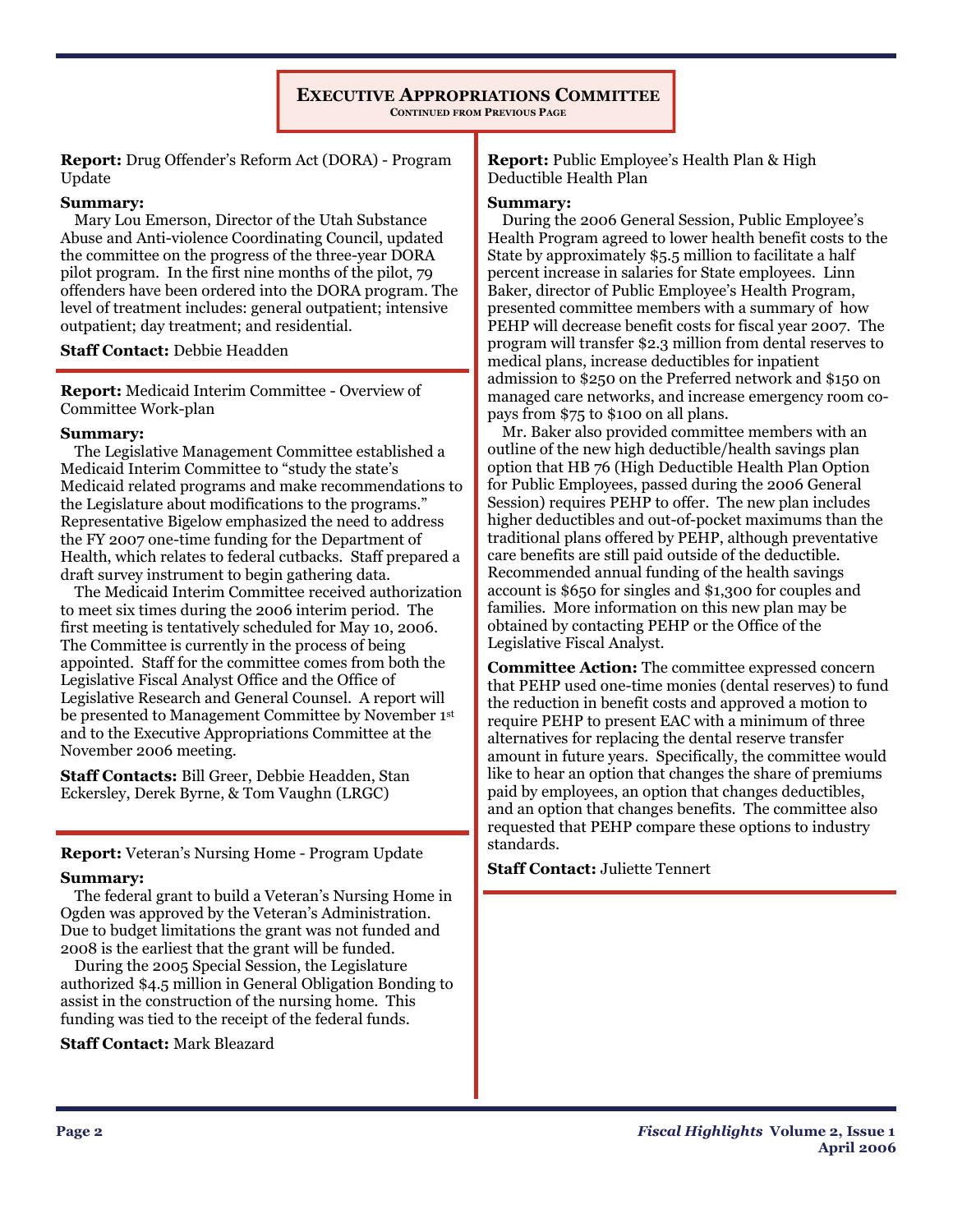#### **HEALTH AND HUMAN SERVICES**

#### *Federal Action on Public Health Appropriations*

 In response to Federal cuts in public health funding of the Deficit Reduction Act of 2005, the US Senate restored nearly \$7 billion in health, education and labor budgets. However, in a letter from Senators Spector and Harkin Chair and Ranking Minority Chair of the Labor and HHS Appropriations Committee, it was reported that the House HHS Appropriations Committee did not include a similar measure in their Committee action. Without these federal dollars all states could be facing significant cuts in public health, human services and education programming in the coming years.

 The Utah Legislative Management Committee created a Medicaid Interim Committee to look at these and other potential reductions in funding of health and human service programs.

#### **Staff Contact:** Bill Greer

#### *The First Utah Pandemic Flu Summit*

 The Governor's Summit: Utah Plans for Pandemic Influenza was held on March 24, 2006 to discuss Utah's response to a potential influenza pandemic. It was hosted by Lt. Governor Gary Herbert with U.S. Department of Health and Human Services Secretary Mike Leavitt. About 500 Utah leaders in government, business, health care, emergency management, education and community and faith-based organizations attended the afternoon summit held at the Davis Conference Center in Layton, Utah. Federal, state and local officials discussed current and future efforts to prepare Utah and the nation for a potential influenza pandemic. At the summit, the Utah Department of Health (UDOH) launched the new www.pandemicflu.utah.gov web site, which provides tools

and resources to help Utahans plan for pandemic influenza. A Summit Planning Toolkit was also distributed to participants. A copy of this can be ordered from the website.

#### **Staff Contact:** Bill Greer

#### *Tobacco Revenue Update*

 As of April 20, 2006, the Governor's Office of Planning and Budget reported that the state had received \$26,028,600 in FY 2006 payments from tobacco companies participating in the Master Settlement Agreement (MSA). The restricted account received 75 percent of these MSA payments or \$19,521,500. The beginning balance in the restricted account was \$6,101,900. The total funds in the restricted account available for FY 2006 are \$25,623,400 plus interest payments. Total appropriations from this account for FY 2006 are \$22,631,800. MSA payments in FY 2006 are sufficient to cover appropriations for FY 2006. Tobacco revenue is used to fund programs in the Utah Departments of Health and Human Services, the Courts, the Attorney General's Office and the University of Utah Science Center.

#### **Staff Contact:** Bill Greer

#### **NATURAL RESOURCES**

#### *Public/Private Partnerships to Support State Parks*

The Division of Parks and Recreation has begun forming partnerships with local governments, the tourism industry, and private businesses surrounding Utah's 42 state parks. The goal is to enhance and expand tourism opportunities in the areas, as well as to increase parks' visitation and revenues. The first partnership meeting was held in Emery County and has resulted in receiving matching funds for advertising, making joint plans for special events with community partners, and crosspromotion of facilities and activities. A second partnership meeting was just held in Davis County, and a third is planned for Uintah County.

#### **Staff Contact:** Ivan Djambov

#### **HIGHER EDUCATION**

#### *Approval of 1st & 2nd Tier Tuition Increases*

In its first meeting following the conclusion of the 2006 General Session, the State Board of Regents approved a four percent first tier tuition rate increase for academic year 2006-2007. In addition, the Board of Regents approved second tier tuition ranging from 0 to 27.1 percent. The tuition increases for academic year 2006- 2007 will generate approximately \$27.6 million (\$13 million from first tier tuition and \$14.6 million from second tier tuition). The table below shows the tuition percent increases for each college or university.

 First tier tuition covers the Dedicated Credit portion of the compensation increases at each of the institutions. Second tier tuition is used for institution-specific, studentapproved initiatives such as library support, additional advising and counseling services, new faculty, and student services.

#### **Staff Contact:** Spencer Pratt

#### *USHE Tuition Increases for 2006-2007*

|                               | 1st Tier | 2nd Tier  | Total     |
|-------------------------------|----------|-----------|-----------|
| University of Utah            | 4.0%     | 5.5%      | 9.5%      |
| <b>Utah State University</b>  | 4.0%     | 4.0%      | 8.0%      |
| <b>Weber State University</b> | 4.0%     | 4.5%      | 8.5%      |
| Southern Utah University      | $4.0\%$  | 4.0%      | 8.0%      |
| Snow College                  | 4.0%     | 5.0%      | $9.0\%$   |
| Dixie State College           |          |           |           |
| Resident, Lower Division      | $4.0\%$  | 27.1%     | 31.1%     |
| Resident, Upper Division      | $4.0\%$  | $-14.7\%$ | $-10.7\%$ |
| Non Resident                  | 4.0%     | 19.6%     | 23.6%     |
| College of Eastern Utah       | 4.0%     | 4.5%      | 8.5%      |
| Utah Valley State College     | $4.0\%$  | $5.0\%$   | $9.0\%$   |
| Salt Lake Community College   | $4.0\%$  | $0.0\%$   | 4.0%      |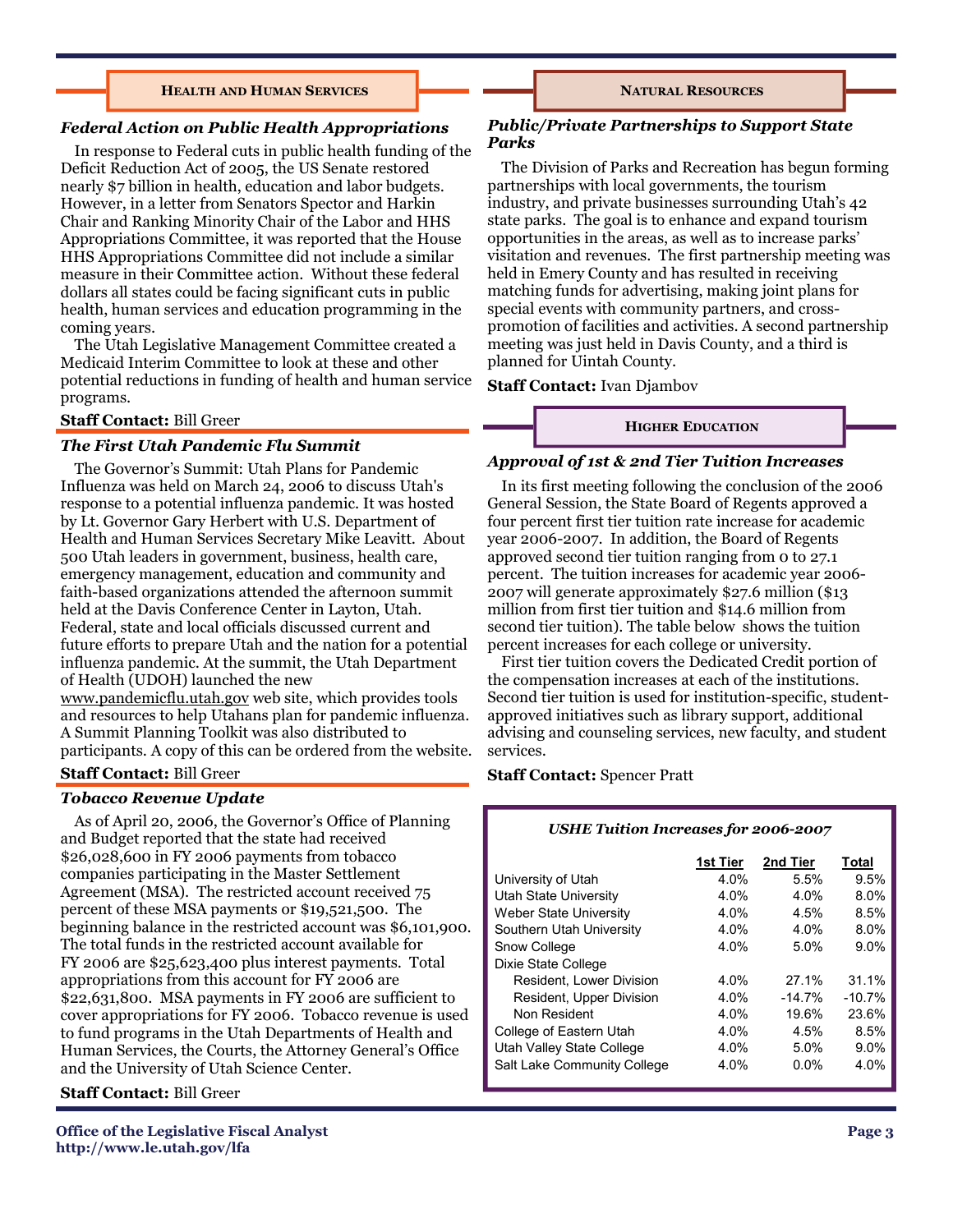#### **PUBLIC EDUCATION**

#### *Increase in the Value of the Weighted Pupil Unit*

During the 2006 General Session, the Legislature funded a 6% increase in the value of the Weighted Pupil Unit (WPU). This increase represents the largest single increase since 1991, when the value of the WPU was increased 8.5%. The following chart provides a history of the percent change in the value of the WPU since 1995. The bottom line shows the percent change in the total number of weighted pupil units funded through the Minimum School Program since 1995. Consolidating several MSP programs into block-grants in FY 2002 accounts for the brief decline in the total number of WPUs.

#### **Staff Contacts:** Mike Kjar & Ben Leishman



**COMMERCE & REVENUE**

#### *Interim Study Items Affecting Commerce & Revenue Agencies*

 Executive Appropriations has selected three study items that will affect Commerce and Revenue agencies:

- 1. Tax Commission Auditors and Collectors. This study will examine the fiscal impact of auditors and collectors on state revenue.
- 2. Tax Commission Progress Report on New Systems Implementation
- 3. Health and Human Services Program Review. Current growth in safety net programs will be examined by the Medicaid Interim Committee. This is a new and temporary committee that will look at controlling costs of health, human services, and welfare programs. Workforce Services programs will be included in the study.

 Commerce & Revenue Appropriations Subcommittee cochairs have not yet decided the interim schedule and agenda. If members of the committee have suggestions for interim study, please contact the Analyst and he will bring your items to the attention of the co-chairs.

#### **Staff Contact:** Stan Eckersley

#### *Update on the USTAR Initiative*

During the 2005 General Session, the Legislature allocated funding to the University of Utah and Utah State University to recruit and hire research teams, purchase research equipment, and develop and implement a high technology research and development initiative. This initiative was named the Utah Science, Technology, and Research (USTAR) Economic Development Initiative and the 2006 General Session passage of SB 75 (USTAR Initiative) greatly broadened its scope and funding. Senate Bill 75 establishes the USTAR Governing Authority, to which funds are appropriated for the construction of research buildings at Utah State University and the University of Utah, the creation of a technology outreach program at up to five locations throughout Utah, and the recruiting and funding of research teams.

**ECONOMIC DEVELOPMENT**

 Senate Bill 75 transfers \$4,000,000 ongoing from General Fund appropriations to the University of Utah and Utah State University and provides a new ongoing General Fund appropriation of \$15,250,000, for a total of \$19,250,000 ongoing, to the USTAR Governing Authority. Specific funding intents are outlined in the following piechart.



 The bill also authorizes the issuance and sale of \$111,100,000 in general obligation bonds and appropriates \$50,000,000 one-time from the General Fund to the USTAR Governing Authority for the construction of a Bio Innovations Research Institute at USU (\$40,400,000 in bonds and \$20,000,000 one-time) and a Biomedical Technology Research Building at the U of U (\$70,700,000 in bonds and \$30,000,000 one-time). Expenditure of these funds is contingent upon USU and U of U obtaining commitments of at least \$10,000,000 and \$30,000,000 in non-state funds, respectively.

**Staff Contact:** Juliette Tennert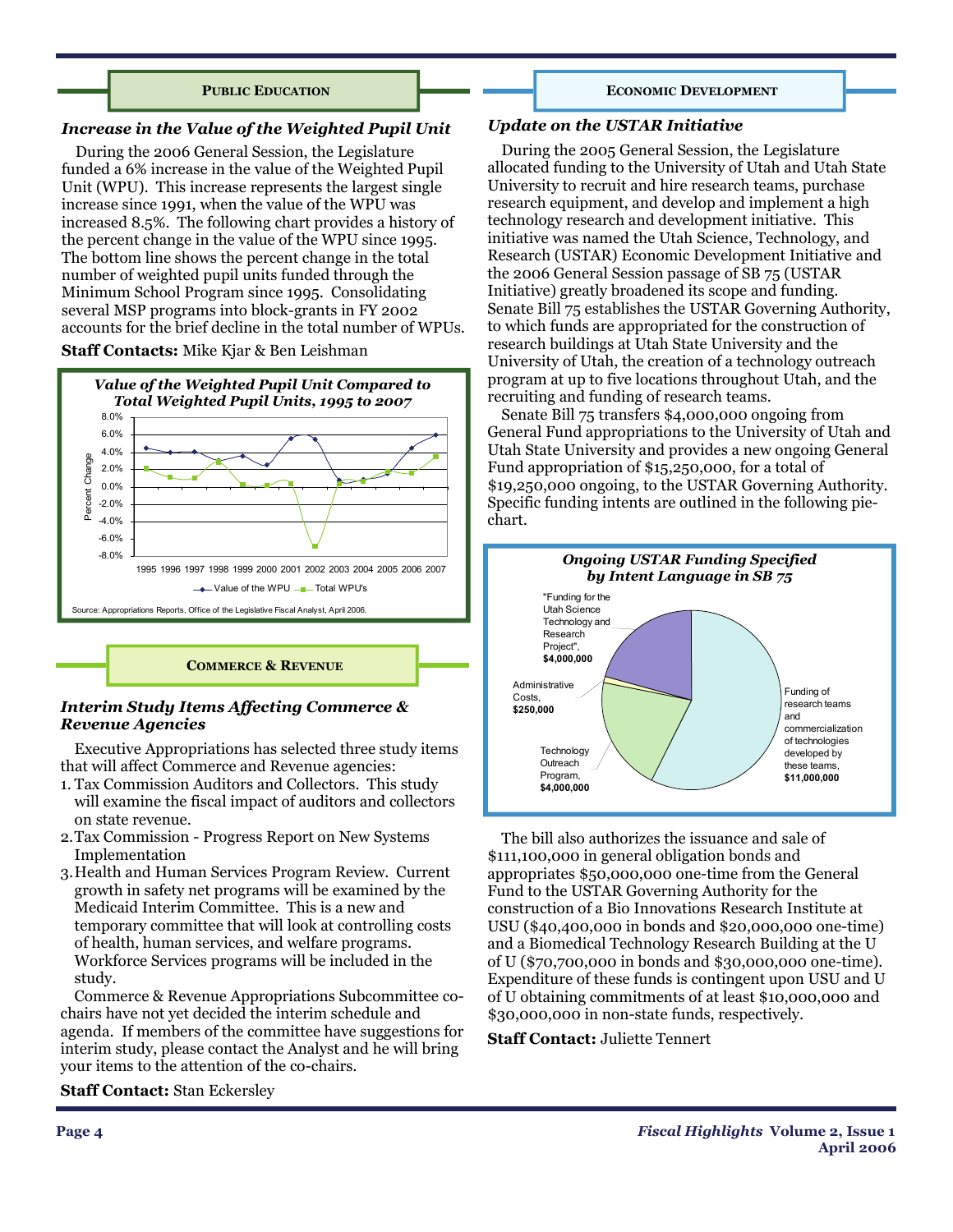**TRANSPORTATION, ENVIRONMENTAL QUALITY, & NATIONAL GUARD**

#### *New Campaign to Reduce Traffic Fatalities*

 During the 2006 General Session, the Transportation, Environmental Quality & National Guard Appropriations Subcommittee heard a report from the Utah Department of Transportation on a joint venture between UDOT and the Utah Department of Public Safety to reduce fatalities on Utah's roads. According to the report the agencies plan on launching "a new educational campaign to reduce traffic-related deaths in 2006." The report states that "UDOT, DPS, the Federal Highway Administration, AAA and the Federal Motor Carrier Safety Administration have all pledged their support in this campaign"

 The new campaign was introduced in an announcement releasing the 2005 Fatality Report. The report showed "a steady decline of deaths on Utah roads over the past 5 years, with 282 fatalities in 2005 (down from 296 in 2004). The Zero Fatalities public education campaign aims to reduce some of the more prevalent contributing factors to fatalities on Utah roads, such as improper restraints (208 fatalities). In addition more people died as a result of fatigue (25) than DUI (21), showing a need to educate motorists on the dangers of driving while drowsy."

#### **Staff Contact:** Mark Bleazard

Source: Utah Department of Transportation, Press Release, 2006-01-13. www.udot.utah.gov

#### *Update on the Miller Public Safety Training Center*

 On July 11th 2005, ground was broken at the Miller Salt Lake Community College Campus in Sandy to construct the Miller Public Safety Training Center. The Legislature approved the building during the 2004 General Legislative Session. Mr. Larry H. Miller and his family donated the funds to build the center. The facility will become the centerpiece for the Peace Officers' Standards and Training (POST) Program.

**EXECUTIVE OFFICES AND CRIMINAL JUSTICE**

 The center includes a three-story, 73,200 plus-squarefoot training facility supporting state of the art law enforcement instruction. The building will also house Salt Lake Community College's food services department and culinary arts program. A dormitory for cadets will also be constructed.

 The Legislature funded the operations and maintenance (O&M) needs of the yet to be completed center during the 2006 General Legislative Session. The Legislature appropriated \$874,000 in ongoing funds beginning FY 2007. The facility is scheduled for completion in September 2006. The O&M funding was appropriated directly to Salt Lake Community College.

**Staff Contact:** Gary Ricks



#### *New Federal Grant Approvals*

 As noted in the Executive Appropriations Committee update, EAC approved two new applications for federal fund grants during its April meeting. These grants are described below.

 The annual award amount for the **Utah GPS Domestic Violence Prevention Project** grant totals \$308,326 and requires \$49,596 annually in matching state funds. During the 24-month grant period, which begins in October, the **Department of Corrections** will use grant monies and state funds to determine whether GPS technology prevents domestic violence for those on protective orders. To accomplish this task, 210 offenders with active protective orders will be fitted with GPS units and compared to a group of offenders without GPS units. Of the \$49,596 state match requirement, \$12,156 is General Fund and \$37,440 is in-kind. The in-kind portion is provided by the GPS vendor, who would normally lease the GPS units at \$7.00 per day but is providing the state with a discount rate of \$6.00 per day, equivalent to \$37,440 in savings over the life of the project. The grant

requires a 0.75 full-time-equivalent temporary position, which will be abolished at the end of the project. This grant application is still pending.

 The **Examining the Utah Sex Offender Management Program** grant annual award totals \$228,265 and requires \$107,674 in annual matching state funds. The purpose of this grant is to enable the **Department of Corrections** to assess current sex offender treatment and registration practices and to develop new approaches, techniques, policies, and procedures through ongoing research and reevaluation. Of the \$107,674 state match requirement, \$48,245 is General Fund and \$59,429 is in-kind (equal to project director and grant manager's time over the life of the 2 year project). The grant requires a 0.75 full-timeequivalent temporary position, which the department will fill with an intern and abolish once the grant ends. This grant application is still pending.

**Staff Contacts:** Juliette Tennert and Derek Byrne